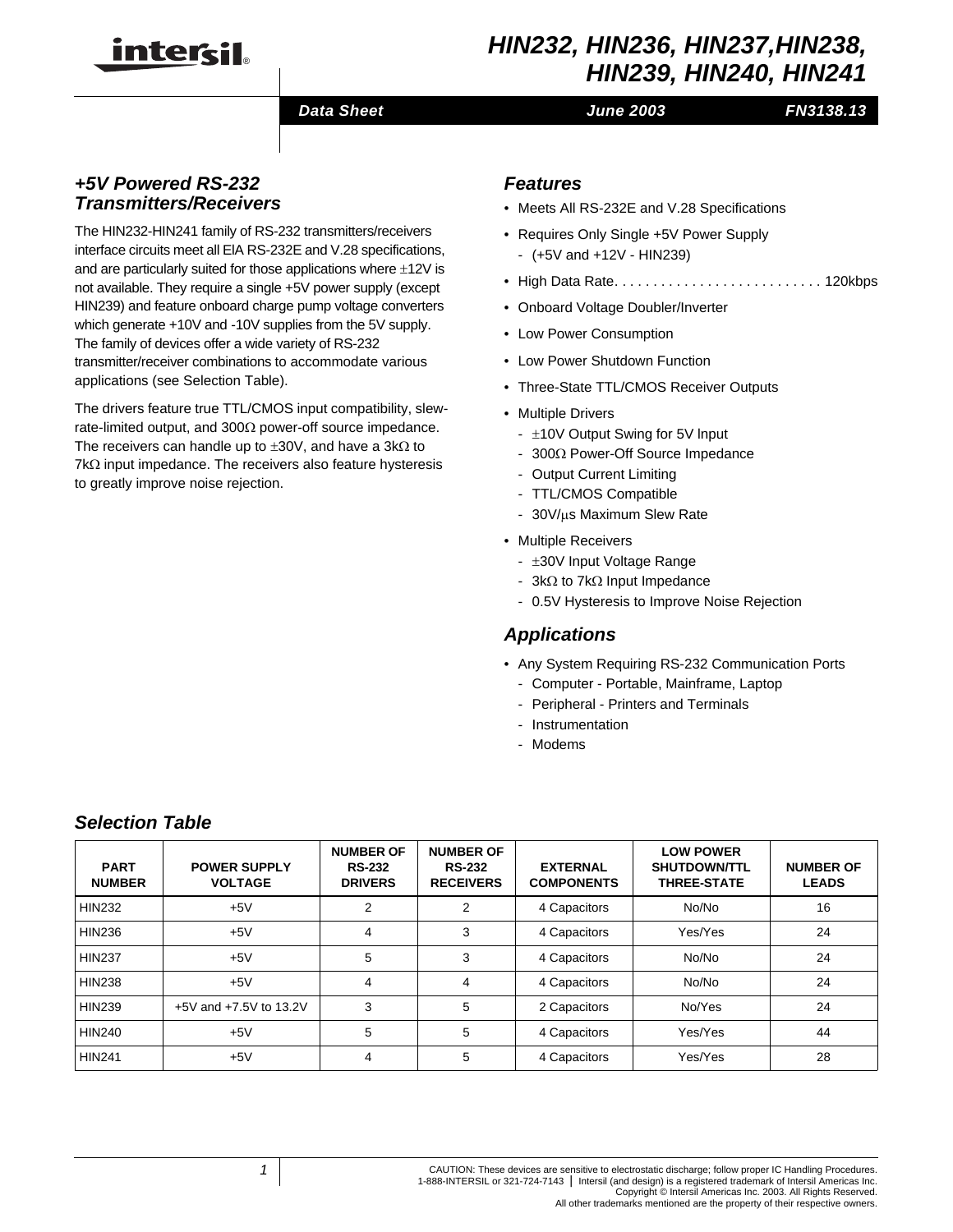# *Pin Descriptions*

| <b>PIN</b>     | <b>FUNCTION</b>                                                                                                                                                         |
|----------------|-------------------------------------------------------------------------------------------------------------------------------------------------------------------------|
| $V_{CC}$       | Power Supply Input 5V ±10%.                                                                                                                                             |
| $V +$          | Internally generated positive supply (+10V nominal), HIN239 requires +7.5V to +13.2V.                                                                                   |
| V-             | Internally generated negative supply (-10V nominal).                                                                                                                    |
| <b>GND</b>     | Ground lead. Connect to OV.                                                                                                                                             |
| $C1+$          | External capacitor (+ terminal) is connected to this lead.                                                                                                              |
| $C1-$          | External capacitor (- terminal) is connected to this lead.                                                                                                              |
| $C2+$          | External capacitor (+ terminal) is connected to this lead.                                                                                                              |
| C <sub>2</sub> | External capacitor (- terminal) is connected to this lead.                                                                                                              |
| $T_{IN}$       | Transmitter Inputs. These leads accept TTL/CMOS levels. An internal 400k $\Omega$ pull-up resistor to $V_{CC}$ is connected to each lead.                               |
| TOUT           | Transmitter Outputs. These are RS-232 levels (nominally $\pm$ 10V).                                                                                                     |
| $R_{IN}$       | Receiver Inputs. These inputs accept RS-232 input levels. An internal $5k\Omega$ pull-down resistor to GND is connected to each input.                                  |
| ROUT           | Receiver Outputs. These are TTL/CMOS levels.                                                                                                                            |
| EN             | Enable input. This is an active low input which enables the receiver outputs. With $\overline{EN} = 5V$ , the receiver outputs are placed<br>in a high impedance state. |
| <b>SD</b>      | Shutdown Input. With $SD = 5V$ , the charge pump is disabled, the receiver outputs are in a high impedance state and the<br>transmitters are shut off.                  |
| <b>NC</b>      | No Connect. No connections are made to these leads.                                                                                                                     |

# *Ordering Information*

| <b>PART</b><br><b>NUMBER</b> | TEMP.<br>RANGE ( <sup>O</sup> C) | <b>PACKAGE</b> | PKG. DWG. #       |  |
|------------------------------|----------------------------------|----------------|-------------------|--|
| <b>HIN232CB</b>              | 0 to 70                          | 16 Ld SOIC     | M <sub>16.3</sub> |  |
| <b>HIN232CB-T</b>            | 0 to 70                          | Tape and Reel  |                   |  |
| <b>HIN232CP</b>              | 0 to 70                          | 16 Ld PDIP     | E <sub>16.3</sub> |  |
| <b>HIN232IB</b>              | $-40$ to 85                      | 16 Ld SOIC     | M <sub>16.3</sub> |  |
| <b>HIN232IP</b>              | $-40$ to 85                      | 16 Ld PDIP     | E <sub>16.3</sub> |  |
| <b>HIN236CB</b>              | 0 to 70                          | 24 Ld SOIC     | M24.3             |  |
| <b>HIN236IB</b>              | $-40$ to 85                      | 24 Ld SOIC     | M24.3             |  |
| <b>HIN237CB</b>              | 0 to 70                          | 24 Ld SOIC     | M24.3             |  |
| HIN237CB-T                   | 0 to 70                          | Tape and Reel  |                   |  |
| <b>HIN238CB</b>              | 0 to 70                          | 24 Ld SOIC     | M <sub>24.3</sub> |  |
| <b>HIN238CB-T</b>            | 0 to 70                          | Tape and Reel  |                   |  |
| <b>HIN238CP</b>              | 0 to 70                          | 24 Ld PDIP     | E24.3             |  |
| <b>HIN238IB</b>              | $-40$ to 85                      | 24 Ld SOIC     | M24.3             |  |
| <b>HIN239CB</b>              | 0 to 70                          | 24 Ld SOIC     | M24.3             |  |
| HIN239CB-T                   | 0 to 70                          | Tape and Reel  |                   |  |
| <b>HIN239CP</b>              | 0 to 70                          | 24 Ld PDIP     | E24.3             |  |
| HIN240CN                     | 0 to 70                          | 44 Ld MQFP     | Q44.10X10         |  |
| HIN241CA                     | 0 to 70                          | 28 Ld SSOP     | M28.209           |  |
| <b>HIN241CB</b>              | 0 to 70                          | 28 Ld SOIC     | M28.3             |  |
| <b>HIN241IB</b>              | $-40$ to 85                      | 28 Ld SOIC     | M28.3             |  |

*2*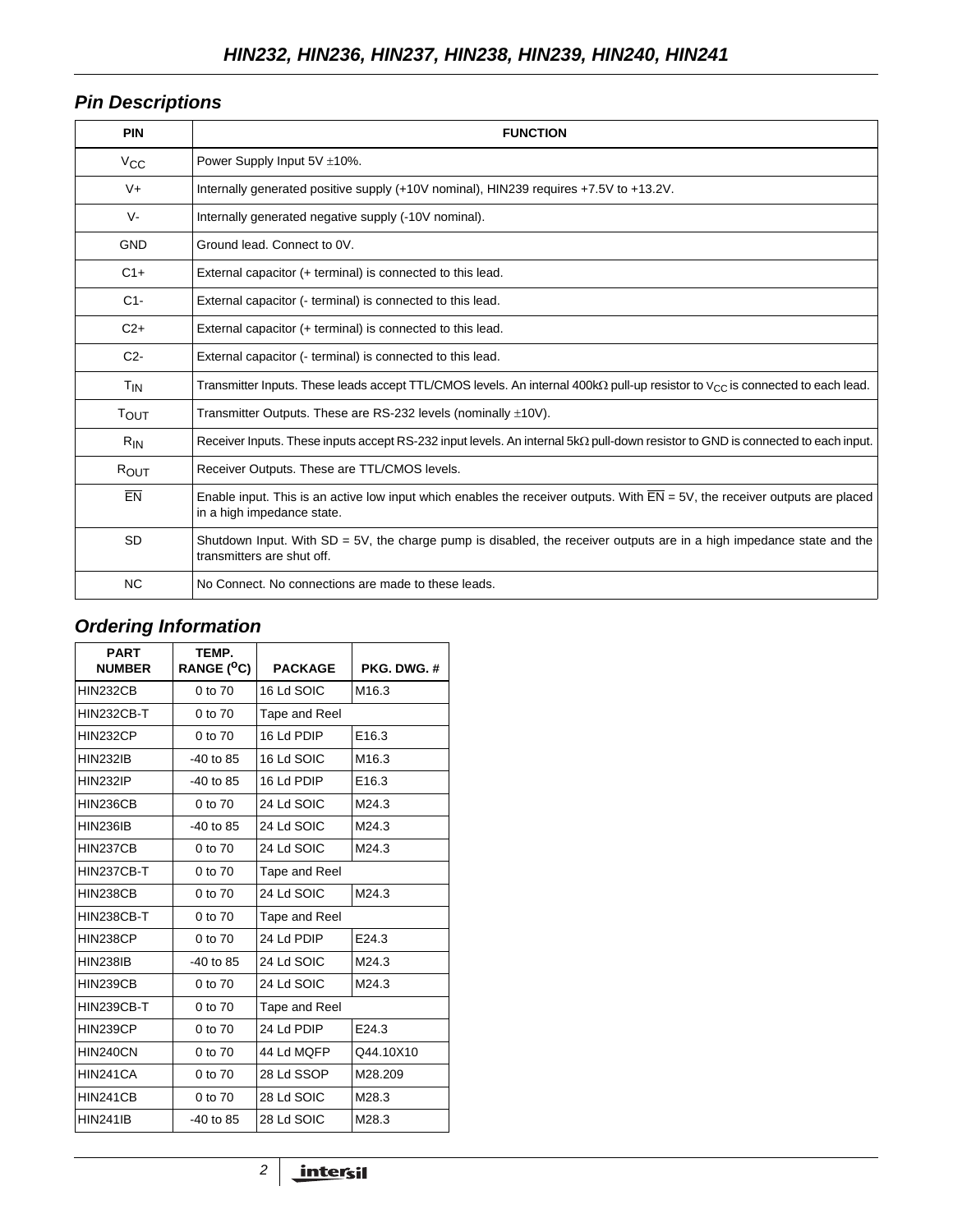# *Pinouts*









### NOTE:

1. Either  $0.1 \mu$ F or  $1 \mu$ F capacitors may be used. The V+ capacitor may be terminated to  $V_{CC}$  or to GND.

*3*

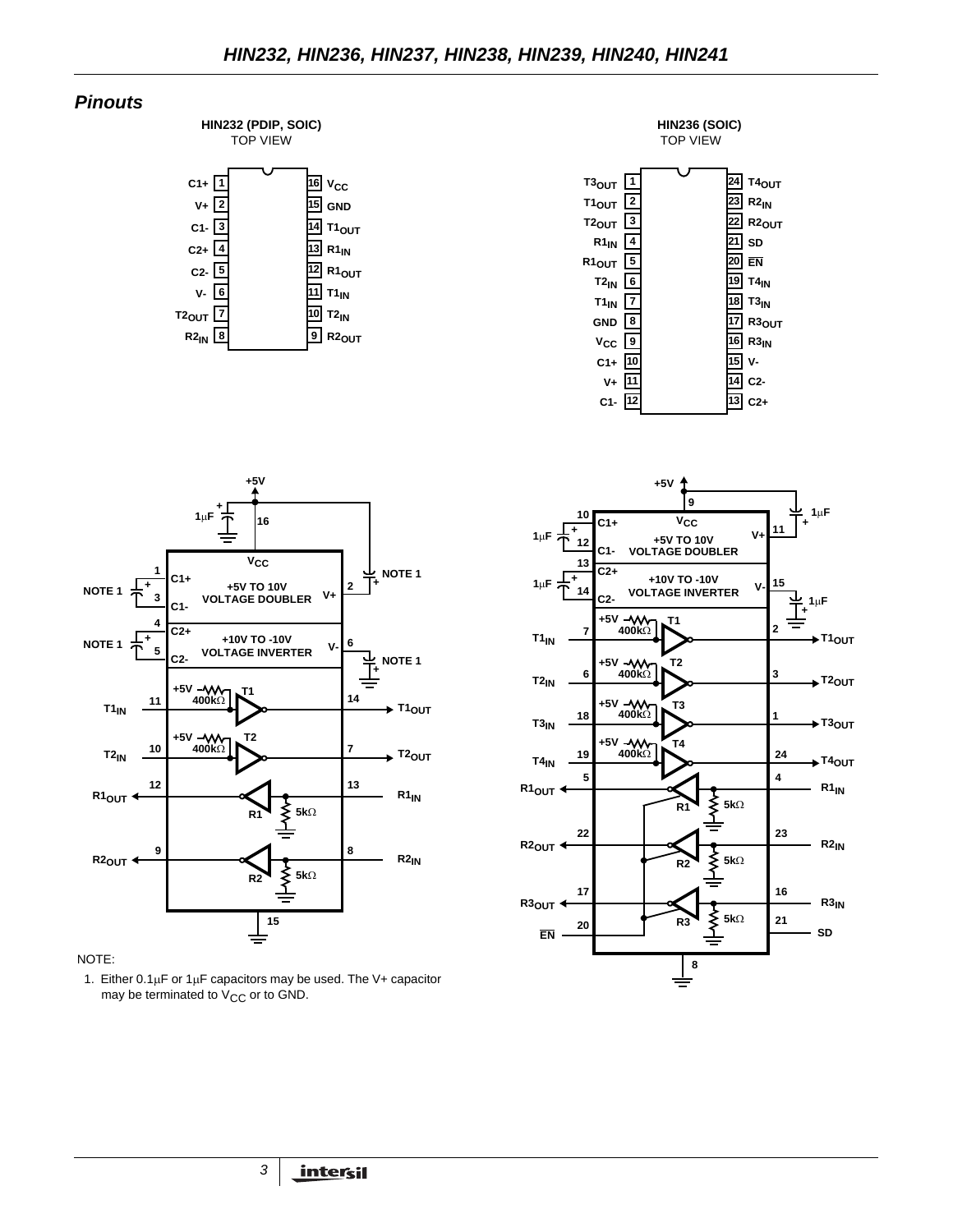### *Pinouts* **(Continued)**











*4*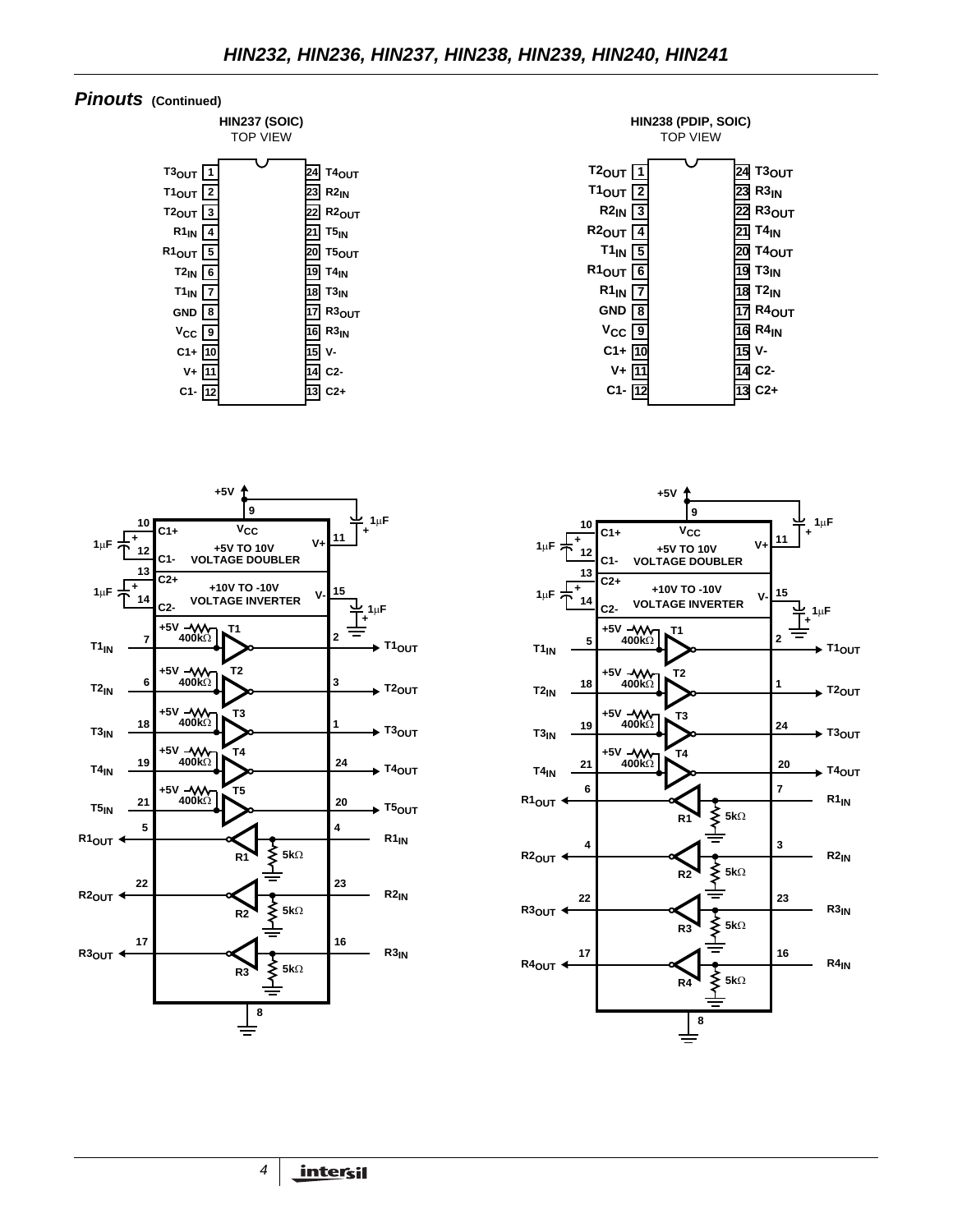### *Pinouts* **(Continued)**

**HIN239 (PDIP, SOIC)** TOP VIEW





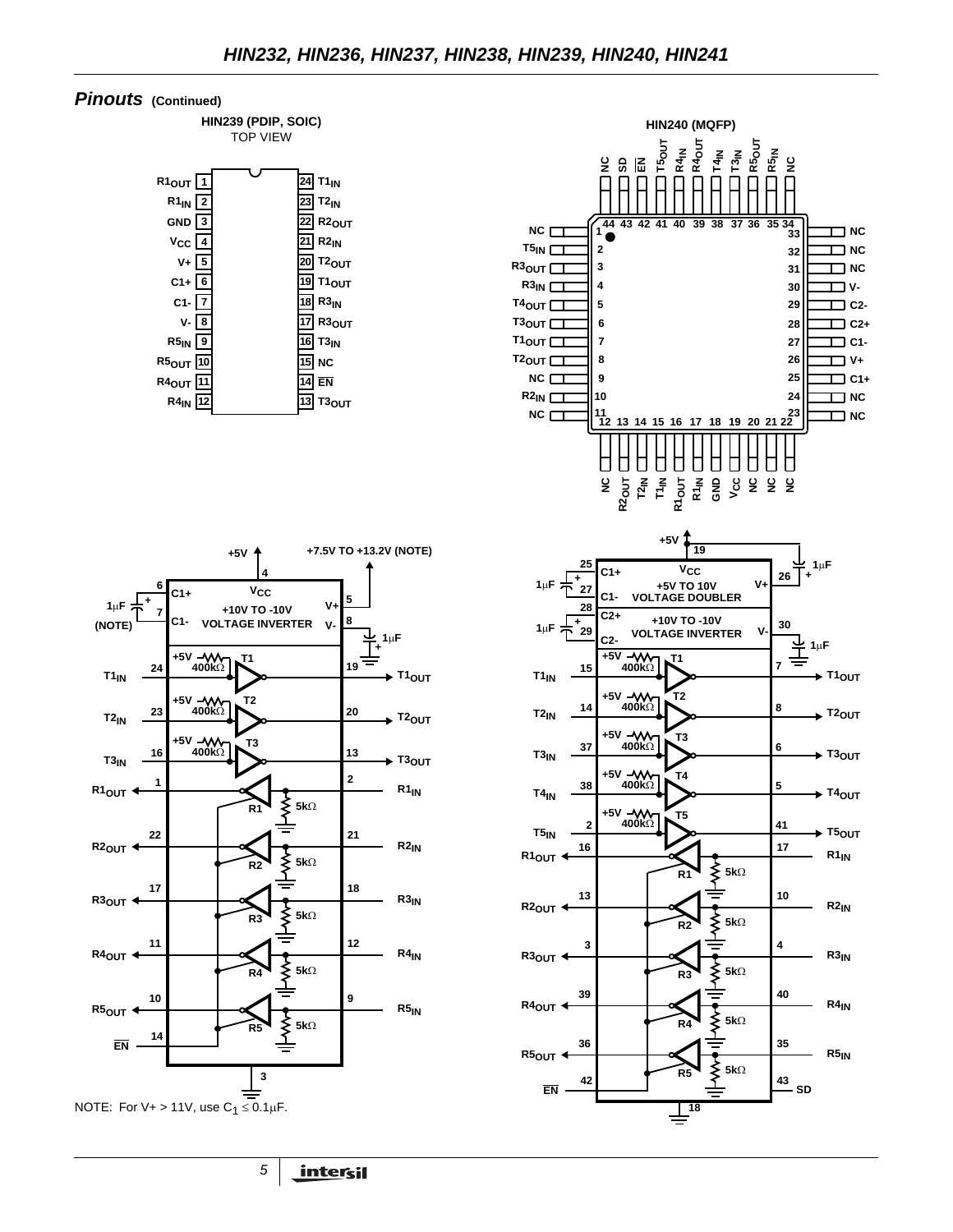# *Pinouts* **(Continued)**



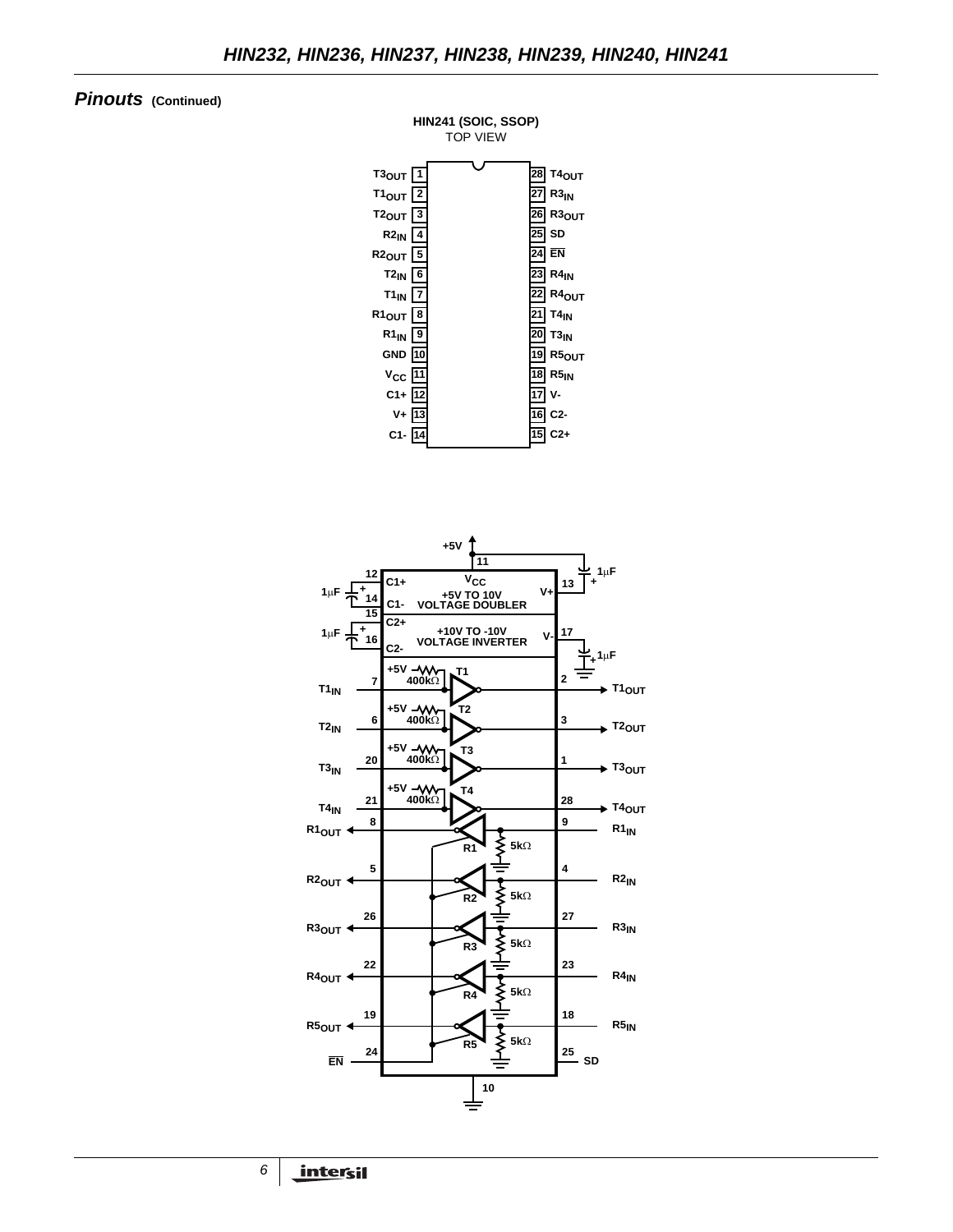### **Absolute Maximum Ratings**

| <b>Input Voltages</b>         |  |
|-------------------------------|--|
|                               |  |
| <b>Output Voltages</b>        |  |
|                               |  |
| <b>Short Circuit Duration</b> |  |
|                               |  |

# **Operating Conditions**

| Temperature Range |  |
|-------------------|--|
|                   |  |
|                   |  |

| Thermal Resistance (Typical, Note 3)                                                              | $\theta_{JA}$ (°C/W) |
|---------------------------------------------------------------------------------------------------|----------------------|
| 16 Ld PDIP Package                                                                                | 90                   |
| 24 Ld PDIP Package                                                                                | 70                   |
| 16 Ld SOIC Package                                                                                | 100                  |
| 24 Ld SOIC Package                                                                                | 75                   |
| 28 Ld SOIC Package                                                                                | 70                   |
| 28 Ld SSOP Package                                                                                | 95                   |
|                                                                                                   | 80                   |
| Maximum Junction Temperature (Plastic Package) 150 <sup>0</sup> C                                 |                      |
| Maximum Storage Temperature Range $\ldots \ldots \ldots$ -65 <sup>o</sup> C to 150 <sup>o</sup> C |                      |
| Maximum Lead Temperature (Soldering 10s)300 <sup>o</sup> C                                        |                      |
| (SOIC, SSOP, MQFP - Lead Tips Only)                                                               |                      |

*CAUTION: Stresses above those listed in "Absolute Maximum Ratings" may cause permanent damage to the device. This is a stress only rating and operation of the device at these or any other conditions above those indicated in the operational sections of this specification is not implied.*

#### NOTE:

2. Only HIN239. For V+ > 11V, C1 must be  $\leq 0.1 \mu$ F.

3.  $\theta$ <sub>JA</sub> is measured with the component mounted on a low effective thermal conductivity test board in free air. See Tech Brief TB379 for details.

| <b>Electrical Specifications</b>                                         |                                                   | Test Conditions: $V_{CC} = +5V \pm 10\%$ , T <sub>A</sub> = Operating Temperature Range |                          |                          |                |              |  |  |  |
|--------------------------------------------------------------------------|---------------------------------------------------|-----------------------------------------------------------------------------------------|--------------------------|--------------------------|----------------|--------------|--|--|--|
| <b>PARAMETER</b>                                                         |                                                   | <b>TEST CONDITIONS</b>                                                                  | <b>MIN</b>               | <b>TYP</b>               | <b>MAX</b>     | <b>UNITS</b> |  |  |  |
| <b>SUPPLY CURRENTS</b>                                                   |                                                   |                                                                                         |                          |                          |                |              |  |  |  |
| Power Supply Current, I <sub>CC</sub>                                    | No Load,                                          | <b>HIN232</b>                                                                           | $\blacksquare$           | 5                        | 10             | mA           |  |  |  |
|                                                                          | $T_A = 25^{\circ}C$                               | HIN236-HIN238, HIN240-HIN241                                                            | $\overline{\phantom{a}}$ | $\overline{7}$           | 15             | mA           |  |  |  |
|                                                                          |                                                   | <b>HIN239</b>                                                                           | $\sim$                   | 0.4                      | $\mathbf{1}$   | mA           |  |  |  |
| V+ Power Supply Current, I <sub>CC</sub><br>No Load, $T_A = 25^{\circ}C$ | No Load,<br>$T_A = 25^{\circ}C$                   | <b>HIN239</b>                                                                           |                          | 5.0                      | 15             | mA           |  |  |  |
| Shutdown Supply Current, I <sub>CC</sub> (SD)                            | $T_A = 25^{\circ}C$                               |                                                                                         | $\blacksquare$           | 1                        | 10             | μA           |  |  |  |
| LOGIC AND TRANSMITTER INPUTS, RECEIVER OUTPUTS                           |                                                   |                                                                                         |                          |                          |                |              |  |  |  |
| Input Logic Low, VII                                                     | $T_{IN}$ , $\overline{EN}$ , Shutdown             |                                                                                         |                          |                          | 0.8            | V            |  |  |  |
| Input Logic High, V <sub>IH</sub>                                        | T <sub>IN</sub>                                   |                                                                                         | 2.0                      | $\blacksquare$           | $\blacksquare$ | V            |  |  |  |
|                                                                          | EN, Shutdown                                      |                                                                                         | 2.4                      | $\blacksquare$           | $\blacksquare$ | V            |  |  |  |
| Transmitter Input Pullup Current, Ip                                     | $T_{IN} = 0V$                                     |                                                                                         | $\blacksquare$           | 15                       | 200            | μA           |  |  |  |
| TTL/CMOS Receiver Output Voltage Low, VOL                                | $IOUT = 1.6mA$                                    |                                                                                         |                          | 0.1                      | 0.4            | V            |  |  |  |
| TTL/CMOS Receiver Output Voltage High, VOH                               | $I_{\text{OUT}} = -1.0 \text{mA}$                 |                                                                                         | 3.5                      | 4.6                      | $\blacksquare$ | V            |  |  |  |
| <b>RECEIVER INPUTS</b>                                                   |                                                   |                                                                                         |                          |                          |                |              |  |  |  |
| RS-232 Input Voltage Range VIN                                           |                                                   |                                                                                         | $-30$                    | $\overline{\phantom{a}}$ | $+30$          | $\vee$       |  |  |  |
| Receiver Input Impedance RIN                                             | $V_{IN} = \pm 3V$                                 |                                                                                         | 3.0                      | 5.0                      | 7.0            | $k\Omega$    |  |  |  |
| Receiver Input Low Threshold, V <sub>IN</sub> (H-L)                      | $V_{CC}$ = 5V, T <sub>A</sub> = 25 <sup>o</sup> C |                                                                                         | 0.8                      | 1.2                      | $\blacksquare$ | V            |  |  |  |
| Receiver Input High Threshold, V <sub>IN</sub> (L-H)                     | $V_{CC}$ = 5V, T <sub>A</sub> = 25 <sup>o</sup> C |                                                                                         | $\blacksquare$           | 1.7                      | 2.4            | $\vee$       |  |  |  |
| Receiver Input Hysteresis V <sub>HYST</sub>                              |                                                   |                                                                                         | 0.2                      | 0.5                      | 1.0            | V            |  |  |  |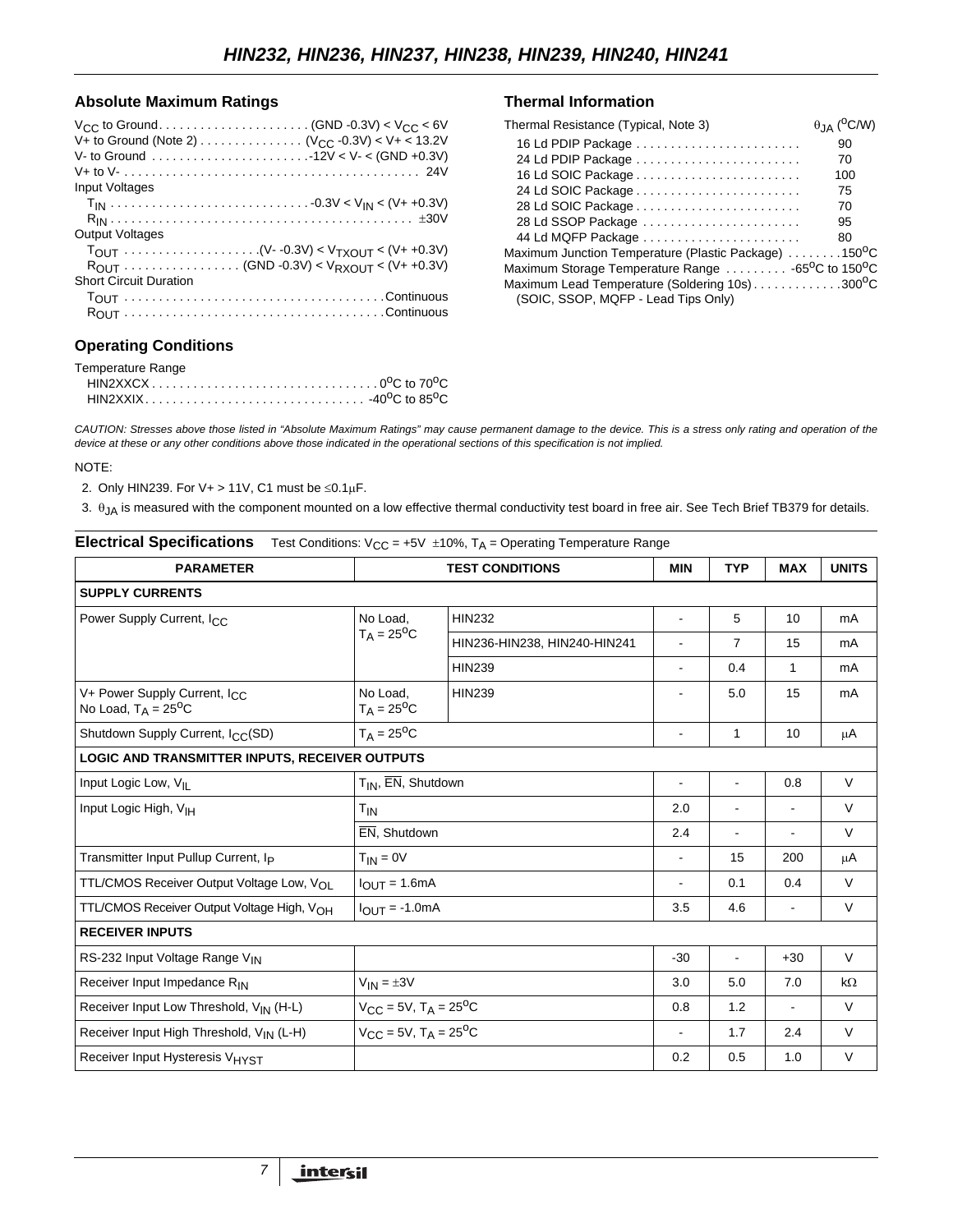### **Electrical Specifications** Test Conditions:  $V_{CC} = +5V \pm 10\%$ ,  $T_A =$  Operating Temperature Range (Continued)

| <b>PARAMETER</b>                                                                                                                            | <b>TEST CONDITIONS</b>                                         | <b>MIN</b>               | <b>TYP</b> | <b>MAX</b> | <b>UNITS</b> |
|---------------------------------------------------------------------------------------------------------------------------------------------|----------------------------------------------------------------|--------------------------|------------|------------|--------------|
| <b>TIMING CHARACTERISTICS</b>                                                                                                               |                                                                |                          |            |            |              |
| Baud Rate (1 Transmitter Switching)                                                                                                         | $R_1 = 3k\Omega$                                               | 120                      |            |            | kbps         |
| Output Enable Time, $t_{\text{FN}}$                                                                                                         | HIN236, HIN239, HIN240, HIN241                                 | $\blacksquare$           | 400        |            | ns           |
| Output Disable Time, t <sub>DIS</sub>                                                                                                       | HIN236, HIN239, HIN240, HIN241                                 | $\overline{\phantom{a}}$ | 250        |            | ns           |
| Propagation Delay, t <sub>PD</sub>                                                                                                          | RS-232 to TTL                                                  | $\blacksquare$           | 0.5        |            | μS           |
| Instantaneous Slew Rate SR                                                                                                                  | $C_1 = 10pF$ , $R_1 = 3k\Omega$ , $T_A = 25^{\circ}C$ (Note 4) |                          | ٠          | 30         | $V/\mu s$    |
| $R_L$ = 3k $\Omega$ , $C_L$ = 2500pF Measured from +3V to -3V or<br>Transition Region Slew Rate, SRT<br>-3V to +3V, 1 Transmitter Switching |                                                                | $\blacksquare$           | 3          |            | $V/\mu s$    |
| <b>TRANSMITTER OUTPUTS</b>                                                                                                                  |                                                                |                          |            |            |              |
| Output Voltage Swing, TOUT                                                                                                                  | Transmitter Outputs, $3k\Omega$ to Ground                      | $+5$                     | ±9         | ±10        | V            |
| Output Resistance, TOUT                                                                                                                     | $V_{CC} = V + = V - = 0V$ , $V_{OUT} = \pm 2V$                 | 300                      |            |            | Ω            |
| RS-232 Output Short Circuit Current, Isc.                                                                                                   | TOUT shorted to GND                                            |                          | ±10        |            | mA           |

NOTE:

4. Guaranteed by design.





# *Detailed Description*

The HIN232 thru HIN241 family of RS-232 transmitters/receivers are powered by a single +5V power supply (except HIN239), feature low power consumption, and meet all ElA RS-232C and V.28 specifications. The circuit is divided into three sections: The charge pump, transmitter, and receiver.

# *Charge Pump*

An equivalent circuit of the charge pump is illustrated in Figure 1. The charge pump contains two sections: the voltage doubler and the voltage inverter. Each section is driven by a two phase, internally generated clock to generate +10V and -10V. The nominal clock frequency is 16kHz. During phase one of the clock, capacitor C1 is charged to  $V_{CC}$ . During phase two, the voltage on C1 is added to  $V_{CC}$ , producing a signal across C3 equal to twice  $V_{CC}$ . During phase one, C2 is also charged to  $2V_{CC}$ , and then during phase two, it is inverted with respect to ground to produce a signal across C4 equal to -2 $V_{CC}$ . The charge pump accepts input voltages up

to 5.5V. The output impedance of the voltage doubler section  $(V+)$  is approximately 200 $\Omega$ , and the output impedance of the voltage inverter section (V-) is approximately 450Ω. A typical application uses  $1\mu$ F capacitors for C1-C4, however, the value is not critical. Increasing the values of C1 and C2 will lower the output impedance of the voltage doubler and inverter, increasing the values of the reservoir capacitors, C3 and C4, lowers the ripple on the V+ and V- supplies.

During shutdown mode (HIN236, HIN240 and HIN241), SHUTDOWN control line set to logic "1", the charge pump is turned off,  $V+$  is pulled down to  $V<sub>CC</sub>$ ,  $V-$  is pulled up to GND, and the supply current is reduced to less than 10µA. The transmitter outputs are disabled and the receiver outputs are placed in the high impedance state.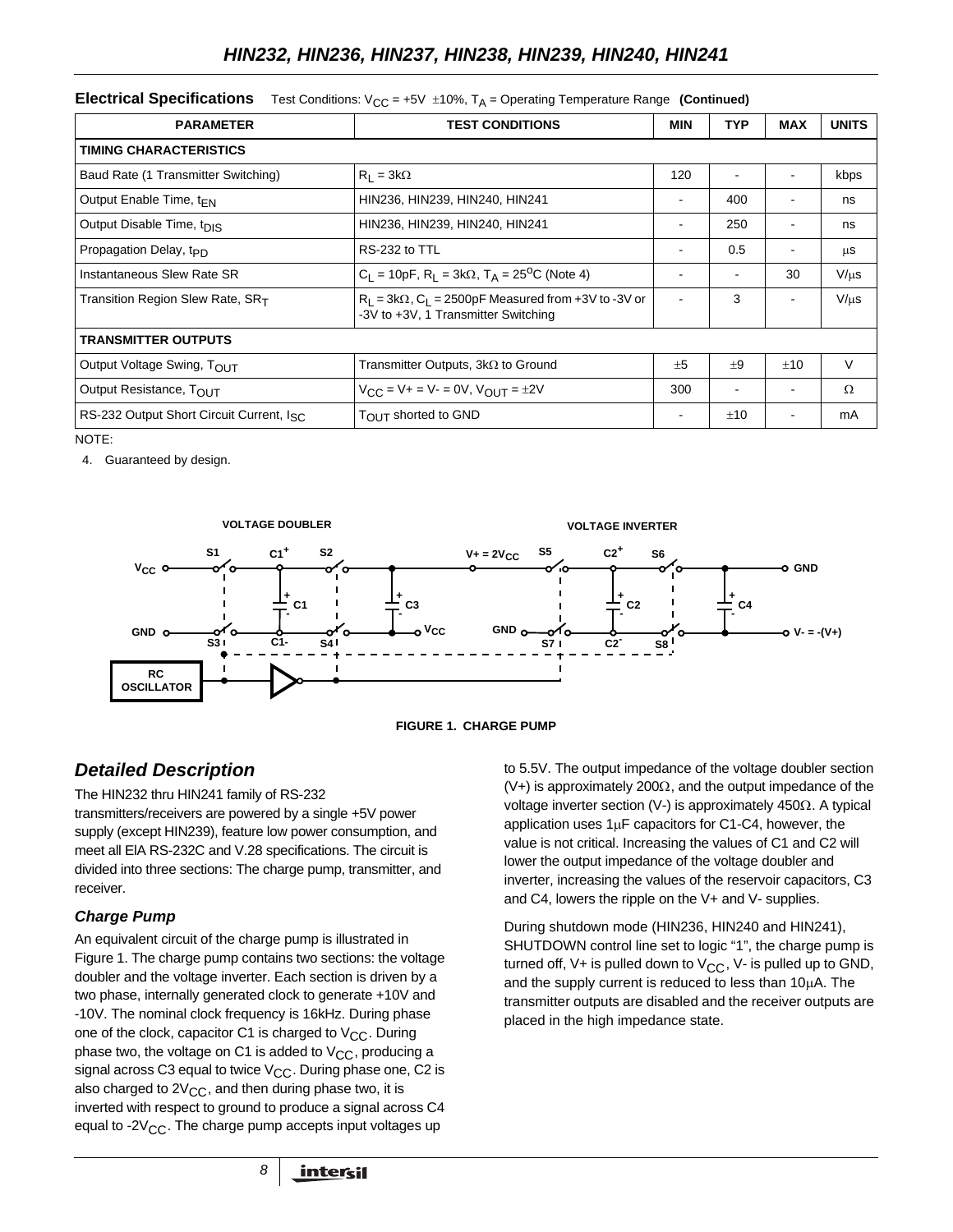# *Transmitters*

The transmitters are TTL/CMOS compatible inverters which translate the inputs to RS-232 outputs. The input logic threshold is about 26% of  $V_{CC}$ , or 1.3V for  $V_{CC}$  = 5V. A logic 1 at the input results in a voltage of between -5V and V- at the output, and a logic 0 results in a voltage between +5V and (V+ -0.6V). Each transmitter input has an internal 400kΩ pullup resistor so any unused input can be left unconnected and its output remains in its low state. The output voltage swing meets the RS-232C specifications of ±5V minimum with the worst case conditions of: all transmitters driving 3kΩ minimum load impedance,  $V_{CC} = 4.5V$ , and maximum allowable operating temperature. The transmitters have an internally limited output slew rate which is less than  $30V/\mu s$ . The outputs are short circuit protected and can be shorted to ground indefinitely. The powered down output impedance is a minimum of 300Ω with  $\pm$ 2V applied to the outputs and V<sub>CC</sub> = 0V.



**FIGURE 2. TRANSMITTER**

### *Receivers*

The receiver inputs accept up to  $\pm 30V$  while presenting the required 3kΩ to 7kΩ input impedance even if the power is off  $(V_{CC} = 0V)$ . The receivers have a typical input threshold of 1.3V which is within the ±3V limits, known as the transition region, of the RS-232 specifications. The receiver output is 0V to  $V_{CC}$ . The output will be low whenever the input is greater than 2.4V and high whenever the input is floating or driven between +0.8V and -30V. The receivers feature 0.5V hysteresis to improve noise rejection. The receiver Enable line EN, when set to logic "1", (HIN236, 239, 240, and 241) disables the receiver outputs, placing them in the high impedance mode. The receiver outputs are also placed in the high impedance state when in shutdown mode.







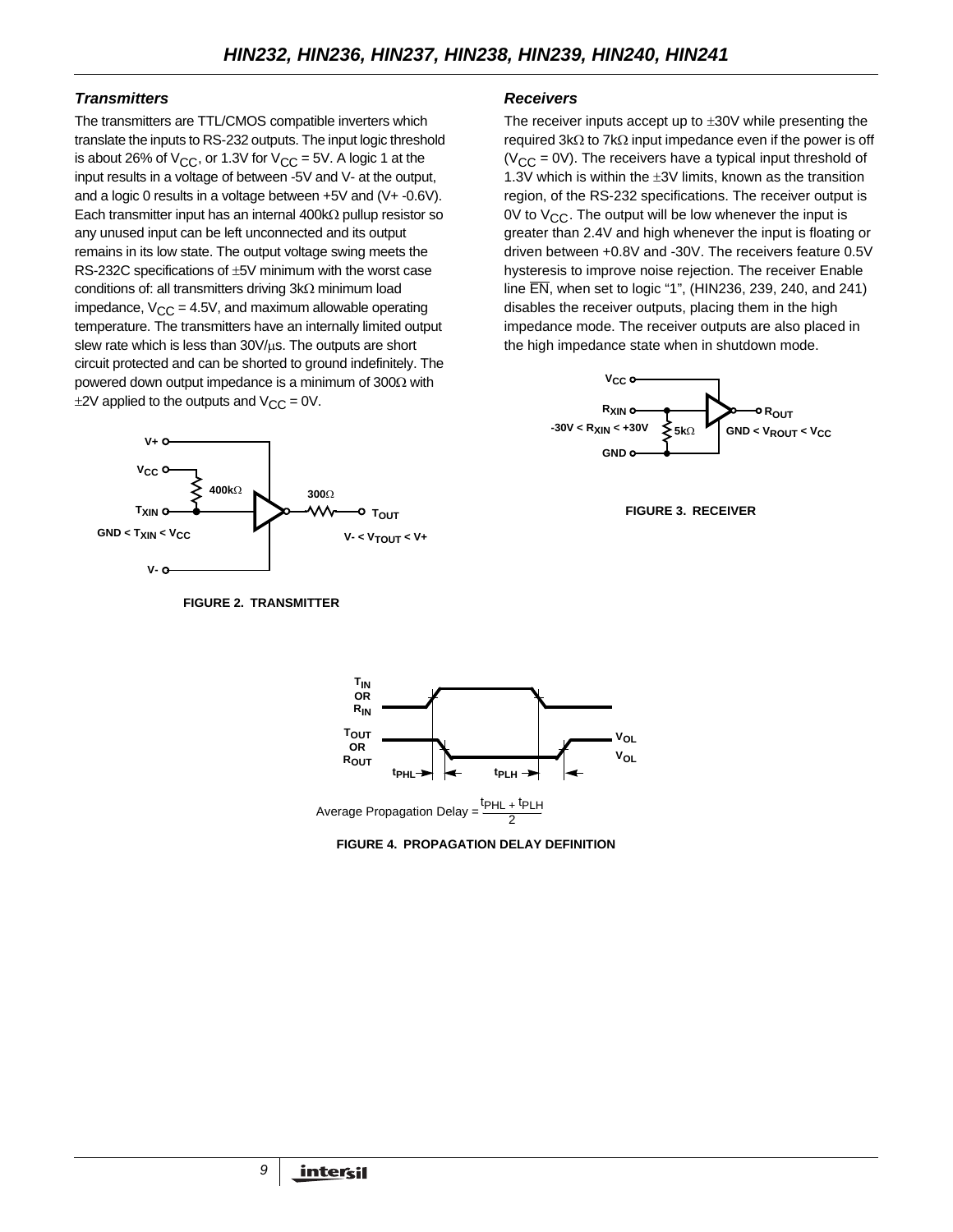# *Typical Performance Curves*







**FIGURE 6. V+, V- OUTPUT VOLTAGE vs LOAD (HIN232)**

# *Test Circuits (HIN232)*





**FIGURE 7. GENERAL TEST CIRCUIT FIGURE 8. POWER-OFF SOURCE RESISTANCE CONFIGURATION**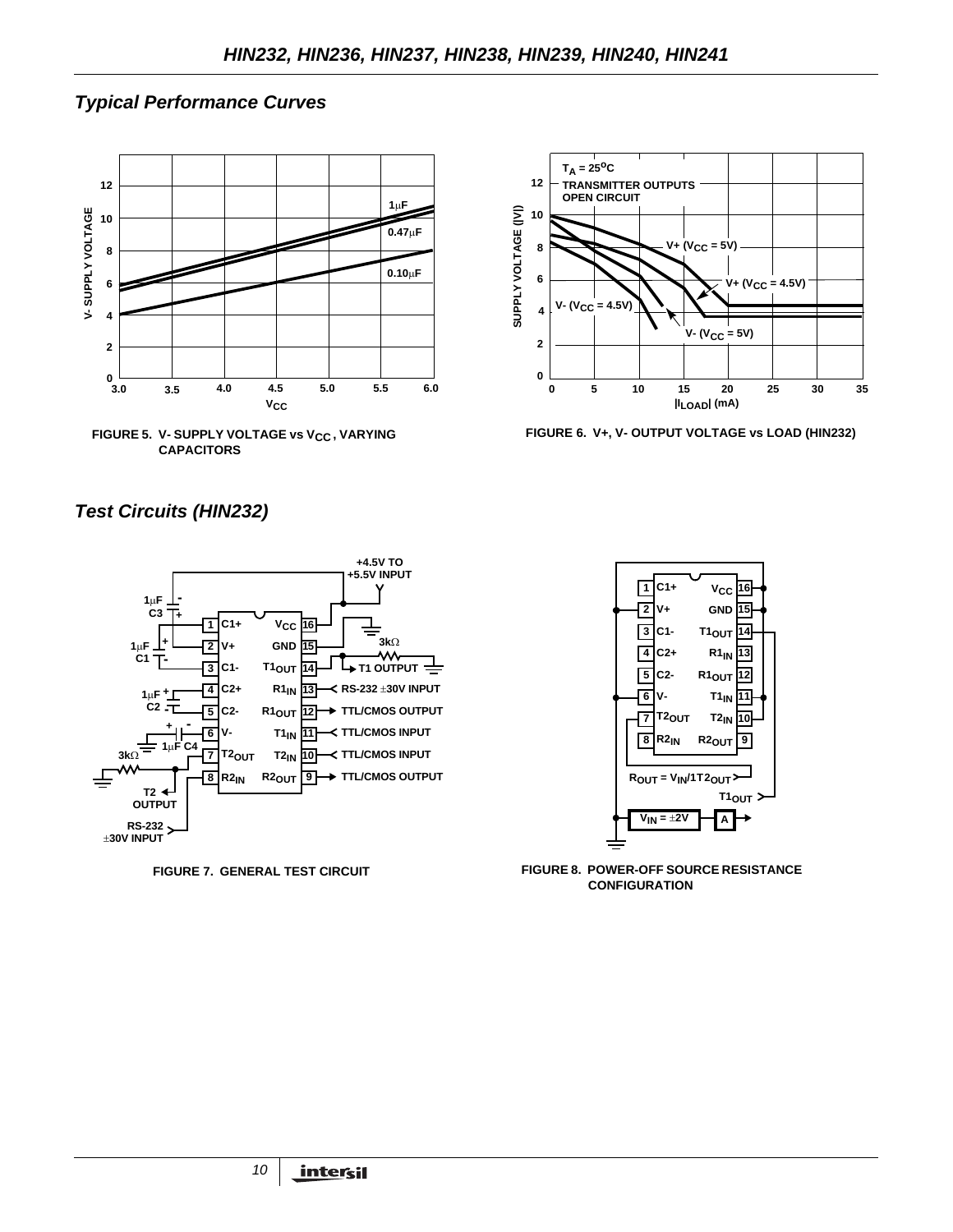# *Applications*

The HIN2XX may be used for all RS-232 data terminal and communication links. It is particularly useful in applications where ±12V power supplies are not available for conventional RS-232 interface circuits. The applications presented represent typical interface configurations.

A simple duplex RS-232 port with CTS/RTS handshaking is illustrated in Figure 9. Fixed output signals such as DTR (data terminal ready) and DSRS (data signaling rate select) is generated by driving them through a 5kΩ resistor connected to V+.

In applications requiring four RS-232 inputs and outputs (Figure 10), note that each circuit requires two charge pump capacitors (C1 and C2) but can share common reservoir capacitors (C3 and C4). The benefit of sharing common reservoir capacitors is the elimination of two capacitors and the reduction of the charge pump source impedance which effectively increases the output swing of the transmitters.



**FIGURE 9. SIMPLE DUPLEX RS-232 PORT WITH CTS/RTS HANDSHAKING**



**FIGURE 10. COMBINING TWO HIN232s FOR 4 PAIRS OF RS-232 INPUTS AND OUTPUTS**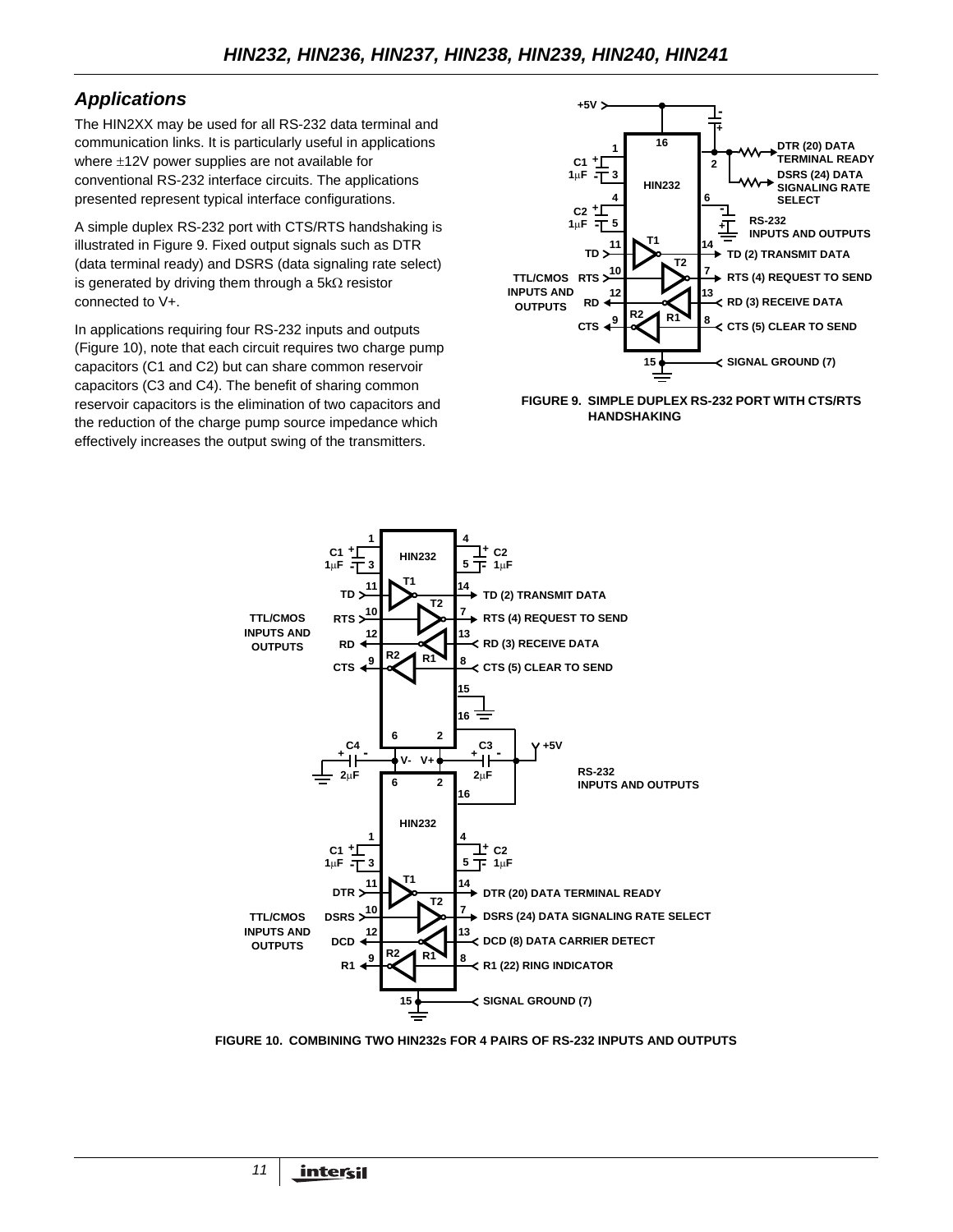# *Die Characteristics*

### **DIE DIMENSIONS**

160 mils x 140 mils

### **METALLIZATION**

Type: Al Thickness: 10kÅ ±1kÅ

### **SUBSTRATE POTENTIAL**

V+

# *Metallization Mask Layout*

### **PASSIVATION**

Type: Nitride over Silox Nitride Thickness: 8kÅ Silox Thickness: 7kÅ

### **TRANSISTOR COUNT**

238

### **PROCESS**

CMOS Metal Gate

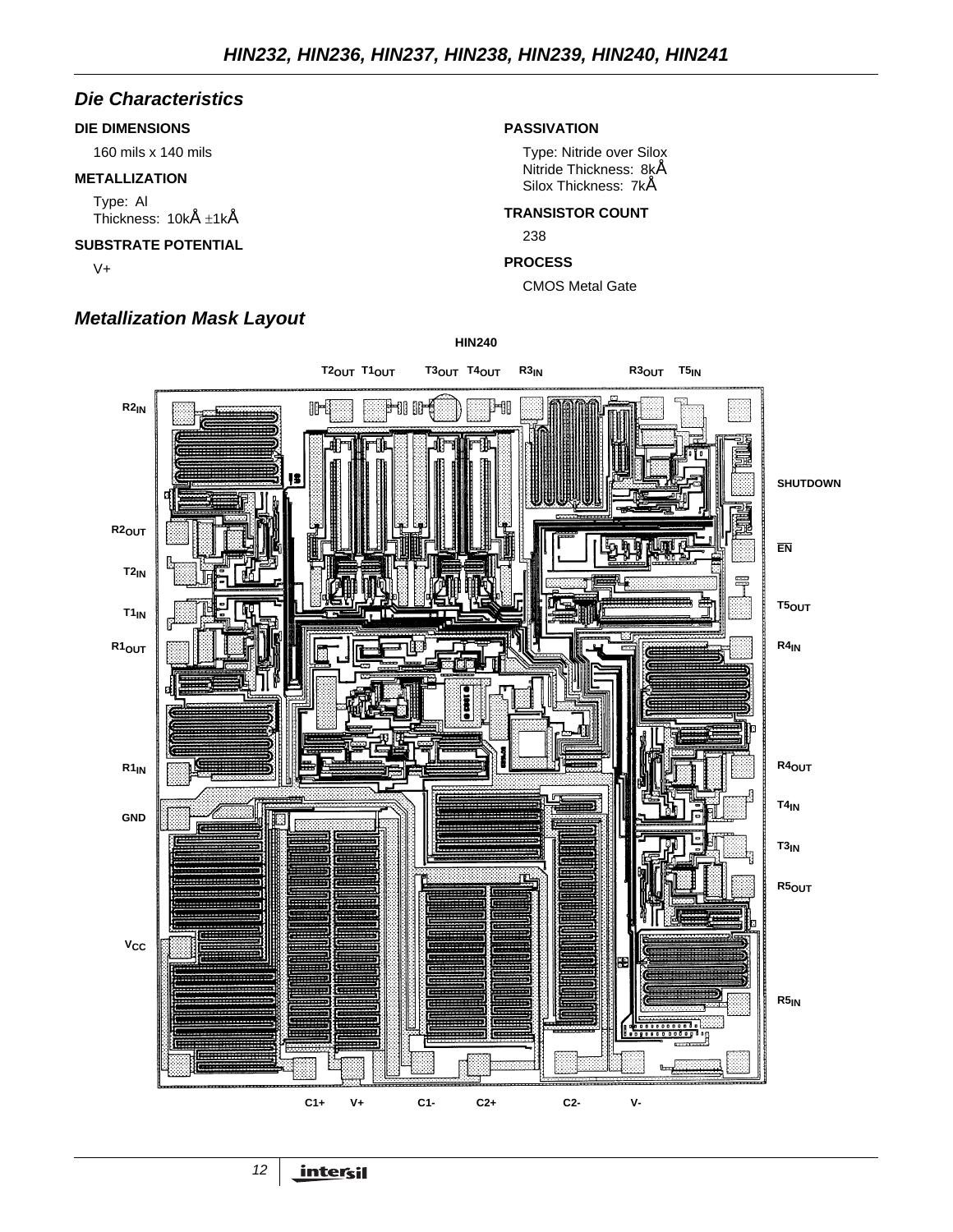# *Dual-In-Line Plastic Packages (PDIP)*



#### NOTES:

- 1. Controlling Dimensions: INCH. In case of conflict between English and Metric dimensions, the inch dimensions control.
- 2. Dimensioning and tolerancing per ANSI Y14.5M**-**1982.
- 3. Symbols are defined in the "MO Series Symbol List" in Section 2.2 of Publication No. 95.
- 4. Dimensions A, A1 and L are measured with the package seated in JE-DEC seating plane gauge GS**-**3.
- 5. D, D1, and E1 dimensions do not include mold flash or protrusions. Mold flash or protrusions shall not exceed 0.010 inch (0.25mm).
- 6. E and  $\left| \begin{smallmatrix} e_A \end{smallmatrix} \right|$  are measured with the leads constrained to be perpendicular to datum | -C- |.
- 7.  $e_B$  and  $e_C$  are measured at the lead tips with the leads unconstrained. e<sub>C</sub> must be zero or greater.
- 8. B1 maximum dimensions do not include dambar protrusions. Dambar protrusions shall not exceed 0.010 inch (0.25mm).
- 9. N is the maximum number of terminal positions.
- 10. Corner leads (1, N, N/2 and N/2 + 1) for E8.3, E16.3, E18.3, E28.3, E42.6 will have a B1 dimension of 0.030 - 0.045 inch (0.76 - 1.14mm).

#### **E16.3 (JEDEC MS-001-BB ISSUE D) 16 LEAD DUAL-IN-LINE PLASTIC PACKAGE**

|                | <b>INCHES</b><br><b>MILLIMETERS</b> |            |            |            |              |
|----------------|-------------------------------------|------------|------------|------------|--------------|
| <b>SYMBOL</b>  | <b>MIN</b>                          | <b>MAX</b> | <b>MIN</b> | <b>MAX</b> | <b>NOTES</b> |
| A              |                                     | 0.210      |            | 5.33       | 4            |
| A <sub>1</sub> | 0.015                               |            | 0.39       |            | 4            |
| A <sub>2</sub> | 0.115                               | 0.195      | 2.93       | 4.95       |              |
| B.             | 0.014                               | 0.022      | 0.356      | 0.558      |              |
| <b>B1</b>      | 0.045                               | 0.070      | 1.15       | 1.77       | 8, 10        |
| С              | 0.008                               | 0.014      | 0.204      | 0.355      |              |
| D              | 0.735                               | 0.775      | 18.66      | 19.68      | 5            |
| D <sub>1</sub> | 0.005                               |            | 0.13       |            | 5            |
| E              | 0.300                               | 0.325      | 7.62       | 8.25       | 6            |
| E1             | 0.240                               | 0.280      | 6.10       | 7.11       | 5            |
| e              |                                     | 0.100 BSC  | 2.54 BSC   |            |              |
| $e_A$          |                                     | 0.300 BSC  |            | 7.62 BSC   |              |
| $e_{B}$        |                                     | 0.430      |            | 10.92      | 7            |
| L              | 0.115                               | 0.150      | 2.93       | 3.81       | 4            |
| N              |                                     | 16         |            | 16         | 9            |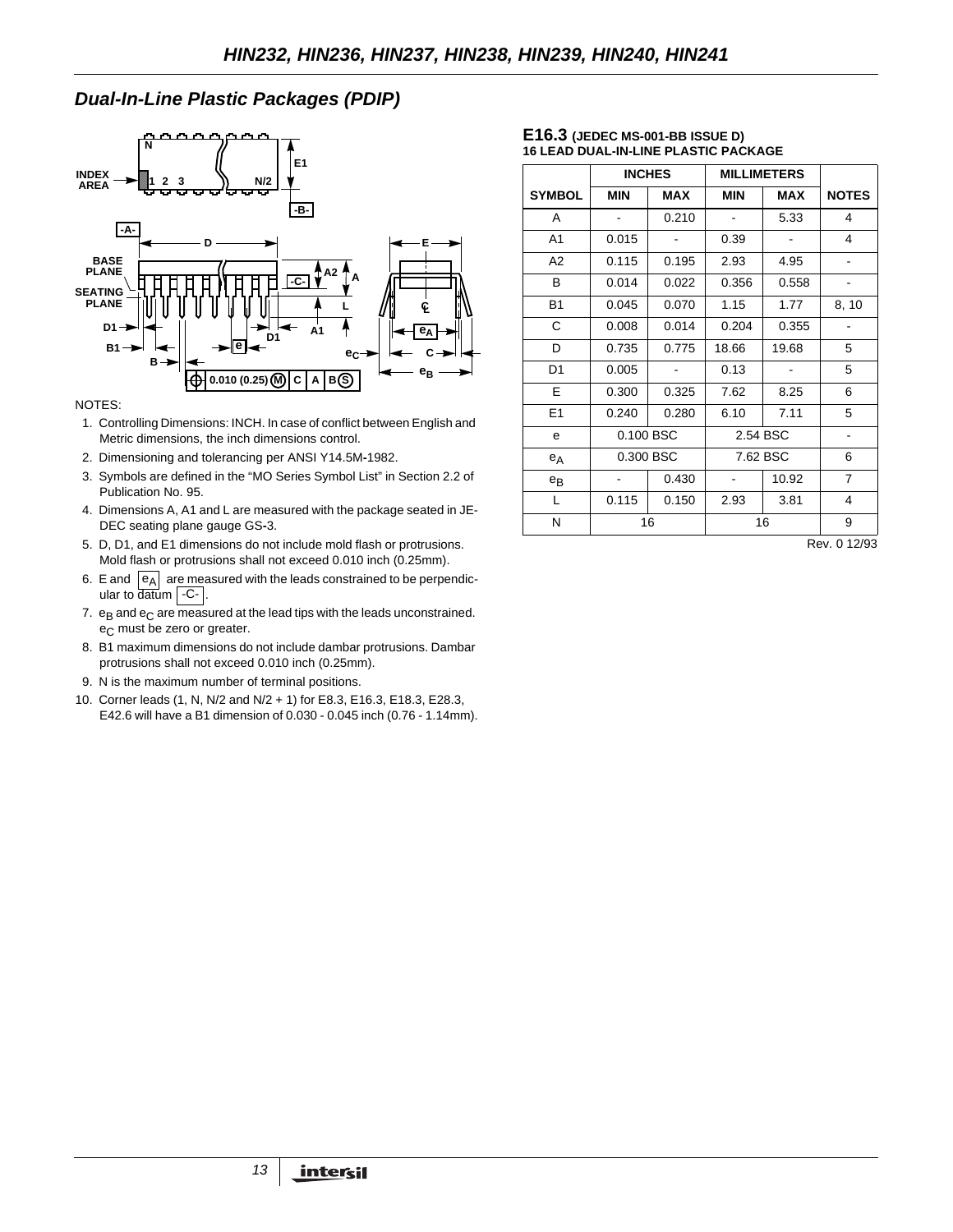# *Dual-In-Line Plastic Packages (PDIP)*



#### NOTES:

- 1. Controlling Dimensions: INCH. In case of conflict between English and Metric dimensions, the inch dimensions control.
- 2. Dimensioning and tolerancing per ANSI Y14.5M**-**1982.
- 3. Symbols are defined in the "MO Series Symbol List" in Section 2.2 of Publication No. 95.
- 4. Dimensions A, A1 and L are measured with the package seated in JEDEC seating plane gauge GS**-**3.
- 5. D, D1, and E1 dimensions do not include mold flash or protrusions. Mold flash or protrusions shall not exceed 0.010 inch (0.25mm).
- 6. E and  $|e_A|$  are measured with the leads constrained to be perpendicular to datum | -C- |.
- 7.  $e_B$  and  $e_C$  are measured at the lead tips with the leads unconstrained. e<sub>C</sub> must be zero or greater.
- 8. B1 maximum dimensions do not include dambar protrusions. Dambar protrusions shall not exceed 0.010 inch (0.25mm).
- 9. N is the maximum number of terminal positions.
- 10. Corner leads (1, N, N/2 and N/2 + 1) for E8.3, E16.3, E18.3, E28.3, E42.6 will have a B1 dimension of 0.030 - 0.045 inch (0.76 - 1.14mm).

#### **E24.3 (JEDEC MS-001-AF ISSUE D) 24 LEAD NARROW BODY DUAL-IN-LINE PLASTIC PACKAGE**

|            | <b>INCHES</b> |                              | <b>MILLIMETERS</b> |                                                        |
|------------|---------------|------------------------------|--------------------|--------------------------------------------------------|
| <b>MIN</b> | <b>MAX</b>    | MIN                          | MAX                | <b>NOTES</b>                                           |
|            | 0.210         |                              | 5.33               | 4                                                      |
| 0.015      |               | 0.39                         |                    | 4                                                      |
| 0.115      | 0.195         | 2.93                         | 4.95               |                                                        |
| 0.014      | 0.022         | 0.356                        | 0.558              |                                                        |
| 0.045      | 0.070         | 1.15                         | 1.77               | 8                                                      |
| 0.008      | 0.014         | 0.204                        | 0.355              | $\overline{\phantom{a}}$                               |
| 1.230      | 1.280         | 31.24                        | 32.51              | 5                                                      |
| 0.005      |               | 0.13                         |                    | 5                                                      |
| 0.300      | 0.325         | 7.62                         | 8.25               | 6                                                      |
| 0.240      | 0.280         | 6.10                         | 7.11               | 5                                                      |
|            |               |                              |                    |                                                        |
|            |               |                              | 7.62 BSC           |                                                        |
|            | 0.430         |                              | 10.92              | $\overline{7}$                                         |
| 0.115      | 0.150         | 2.93                         | 3.81               | 4                                                      |
|            |               | 24                           |                    | 9                                                      |
|            |               | 0.100 BSC<br>0.300 BSC<br>24 |                    | 2.54 BSC<br>$D_{\text{max}}$ $\alpha$ $\alpha$ $\beta$ |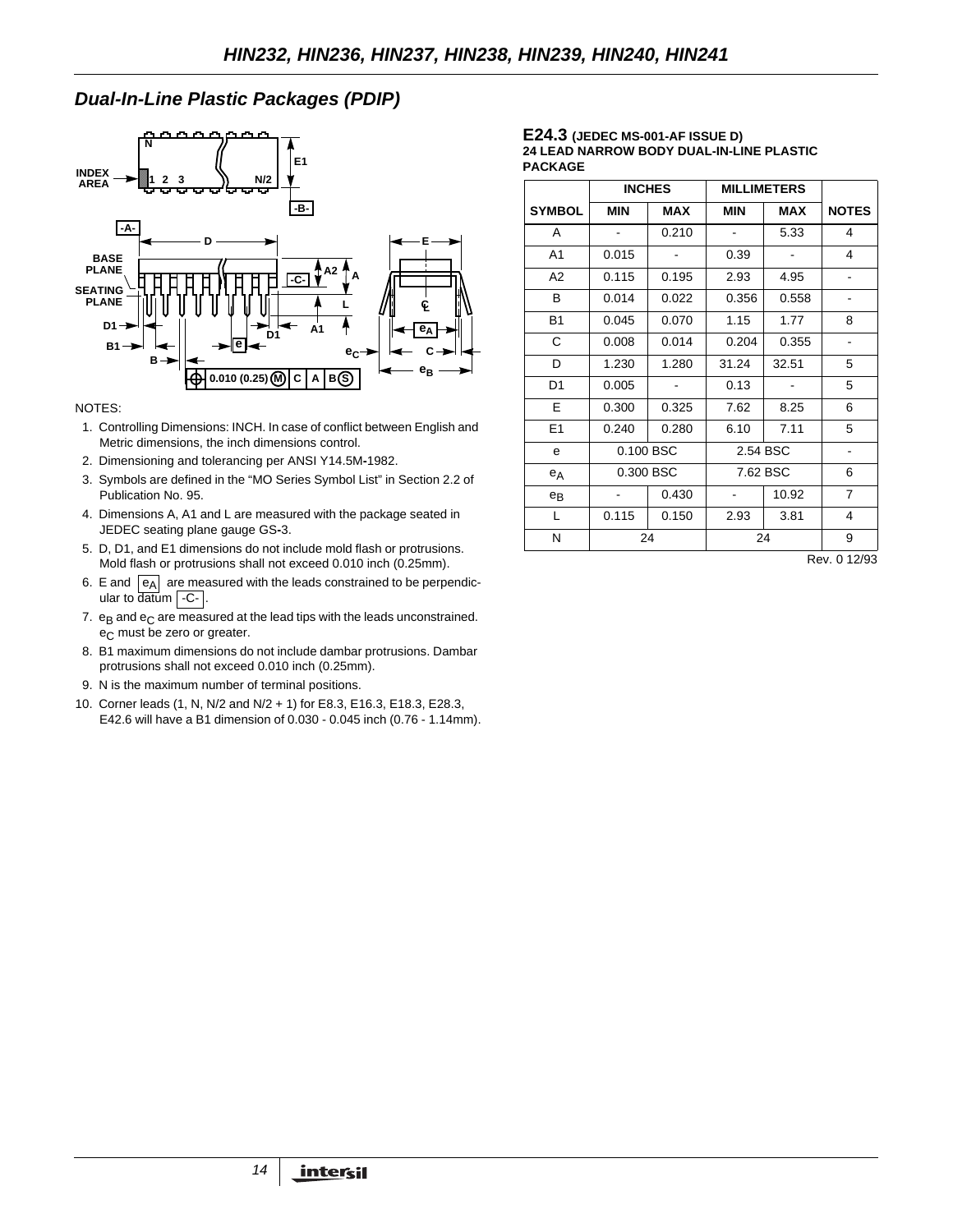# *Small Outline Plastic Packages (SOIC)*



#### NOTES:

- 1. Symbols are defined in the "MO Series Symbol List" in Section 2.2 of Publication Number 95.
- 2. Dimensioning and tolerancing per ANSI Y14.5M**-**1982.
- 3. Dimension "D" does not include mold flash, protrusions or gate burrs. Mold flash, protrusion and gate burrs shall not exceed 0.15mm (0.006 inch) per side.
- 4. Dimension "E" does not include interlead flash or protrusions. Interlead flash and protrusions shall not exceed 0.25mm (0.010 inch) per side.
- 5. The chamfer on the body is optional. If it is not present, a visual index feature must be located within the crosshatched area.
- 6. "L" is the length of terminal for soldering to a substrate.
- 7. "N" is the number of terminal positions.
- 8. Terminal numbers are shown for reference only.
- 9. The lead width "B", as measured 0.36mm (0.014 inch) or greater above the seating plane, shall not exceed a maximum value of 0.61mm (0.024 inch)
- 10. Controlling dimension: MILLIMETER. Converted inch dimensions are not necessarily exact.

#### **M16.3 (JEDEC MS-013-AA ISSUE C) 16 LEAD WIDE BODY SMALL OUTLINE PLASTIC PACKAGE**

|                | <b>INCHES</b> |             | <b>MILLIMETERS</b> |             |                |
|----------------|---------------|-------------|--------------------|-------------|----------------|
| <b>SYMBOL</b>  | <b>MIN</b>    | <b>MAX</b>  | <b>MIN</b>         | <b>MAX</b>  | <b>NOTES</b>   |
| A              | 0.0926        | 0.1043      | 2.35               | 2.65        |                |
| A <sub>1</sub> | 0.0040        | 0.0118      | 0.10               | 0.30        |                |
| В              | 0.013         | 0.0200      | 0.33               | 0.51        | 9              |
| C              | 0.0091        | 0.0125      | 0.23               | 0.32        |                |
| D              | 0.3977        | 0.4133      | 10.10              | 10.50       | 3              |
| Е              | 0.2914        | 0.2992      | 7.40               | 7.60        | 4              |
| e              | 0.050 BSC     |             | 1.27 BSC           |             |                |
| н              | 0.394         | 0.419       | 10.00              | 10.65       |                |
| h              | 0.010         | 0.029       | 0.25               | 0.75        | 5              |
| L              | 0.016         | 0.050       | 0.40               | 1.27        | 6              |
| N              | 16            |             |                    | 16          | $\overline{7}$ |
| $\alpha$       | $0^{\circ}$   | $8^{\circ}$ | $0^{\circ}$        | $8^{\circ}$ |                |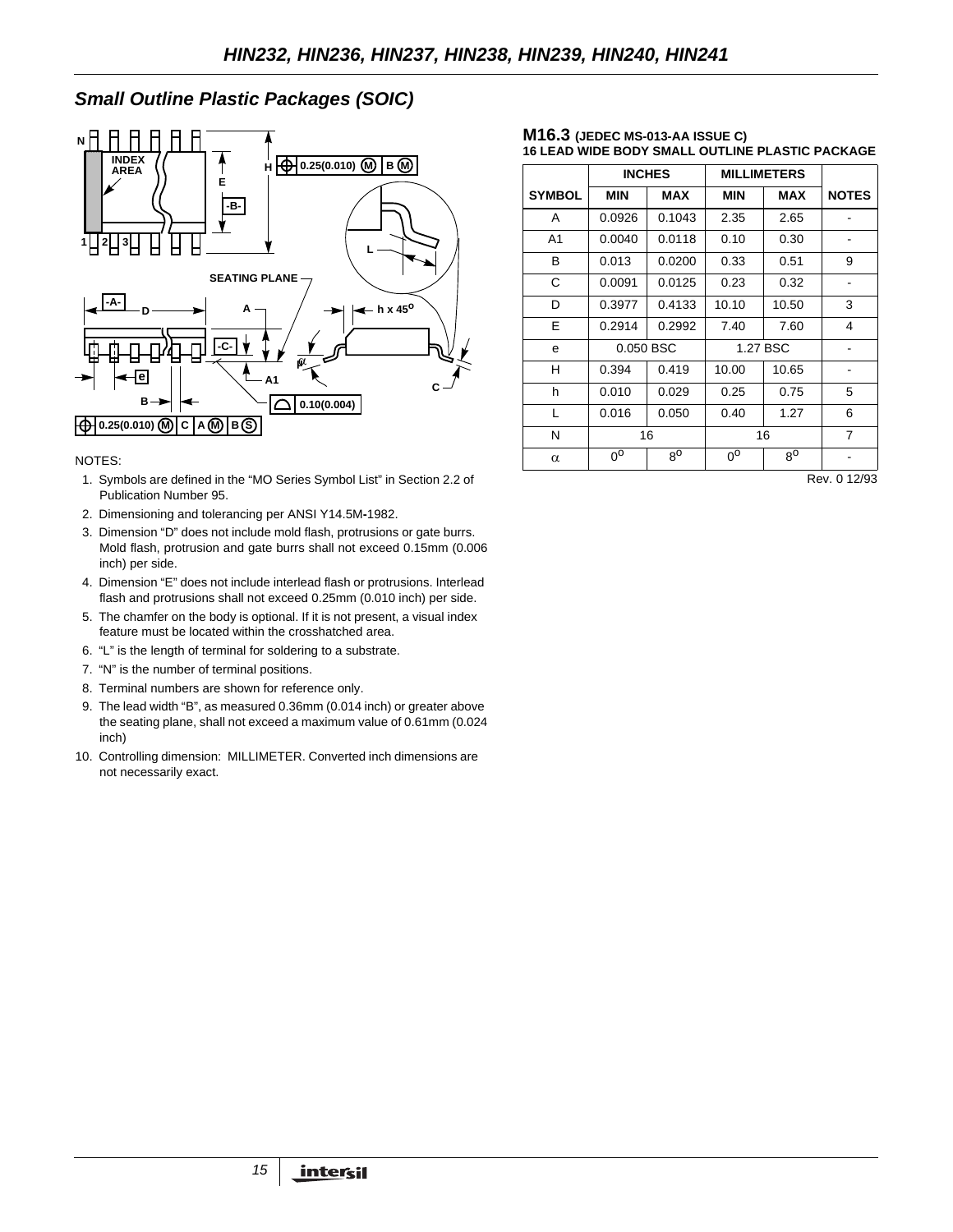# *Small Outline Plastic Packages (SOIC)*



### NOTES:

- 1. Symbols are defined in the "MO Series Symbol List" in Section 2.2 of Publication Number 95.
- 2. Dimensioning and tolerancing per ANSI Y14.5M**-**1982.
- 3. Dimension "D" does not include mold flash, protrusions or gate burrs. Mold flash, protrusion and gate burrs shall not exceed 0.15mm (0.006 inch) per side.
- 4. Dimension "E" does not include interlead flash or protrusions. Interlead flash and protrusions shall not exceed 0.25mm (0.010 inch) per side.
- 5. The chamfer on the body is optional. If it is not present, a visual index feature must be located within the crosshatched area.
- 6. "L" is the length of terminal for soldering to a substrate.
- 7. "N" is the number of terminal positions.
- 8. Terminal numbers are shown for reference only.
- 9. The lead width "B", as measured 0.36mm (0.014 inch) or greater
- above the seating plane, shall not exceed a maximum value of 0.61mm (0.024 inch)
- 10. Controlling dimension: MILLIMETER. Converted inch dimensions are not necessarily exact.

#### **M24.3 (JEDEC MS-013-AD ISSUE C) 24 LEAD WIDE BODY SMALL OUTLINE PLASTIC PACKAGE**

|                | <b>INCHES</b>  |             | <b>MILLIMETERS</b> |             |              |
|----------------|----------------|-------------|--------------------|-------------|--------------|
| <b>SYMBOL</b>  | <b>MIN</b>     | <b>MAX</b>  | <b>MIN</b>         | <b>MAX</b>  | <b>NOTES</b> |
| A              | 0.0926         | 0.1043      | 2.35               | 2.65        |              |
| A <sub>1</sub> | 0.0040         | 0.0118      | 0.10               | 0.30        |              |
| B              | 0.013          | 0.020       | 0.33               | 0.51        | 9            |
| C              | 0.0091         | 0.0125      | 0.23               | 0.32        |              |
| D              | 0.5985         | 0.6141      | 15.20              | 15.60       | 3            |
| E              | 0.2914         | 0.2992      | 7.40               | 7.60        | 4            |
| e              | 0.05 BSC       |             | 1.27 BSC           |             |              |
| н              | 0.394          | 0.419       | 10.00              | 10.65       |              |
| h              | 0.010          | 0.029       | 0.25               | 0.75        | 5            |
| L              | 0.016          | 0.050       | 0.40               | 1.27        | 6            |
| N              | 24             |             | 24                 |             | 7            |
| $\alpha$       | $0^{\text{o}}$ | $8^{\circ}$ | $0^{\circ}$        | $8^{\circ}$ |              |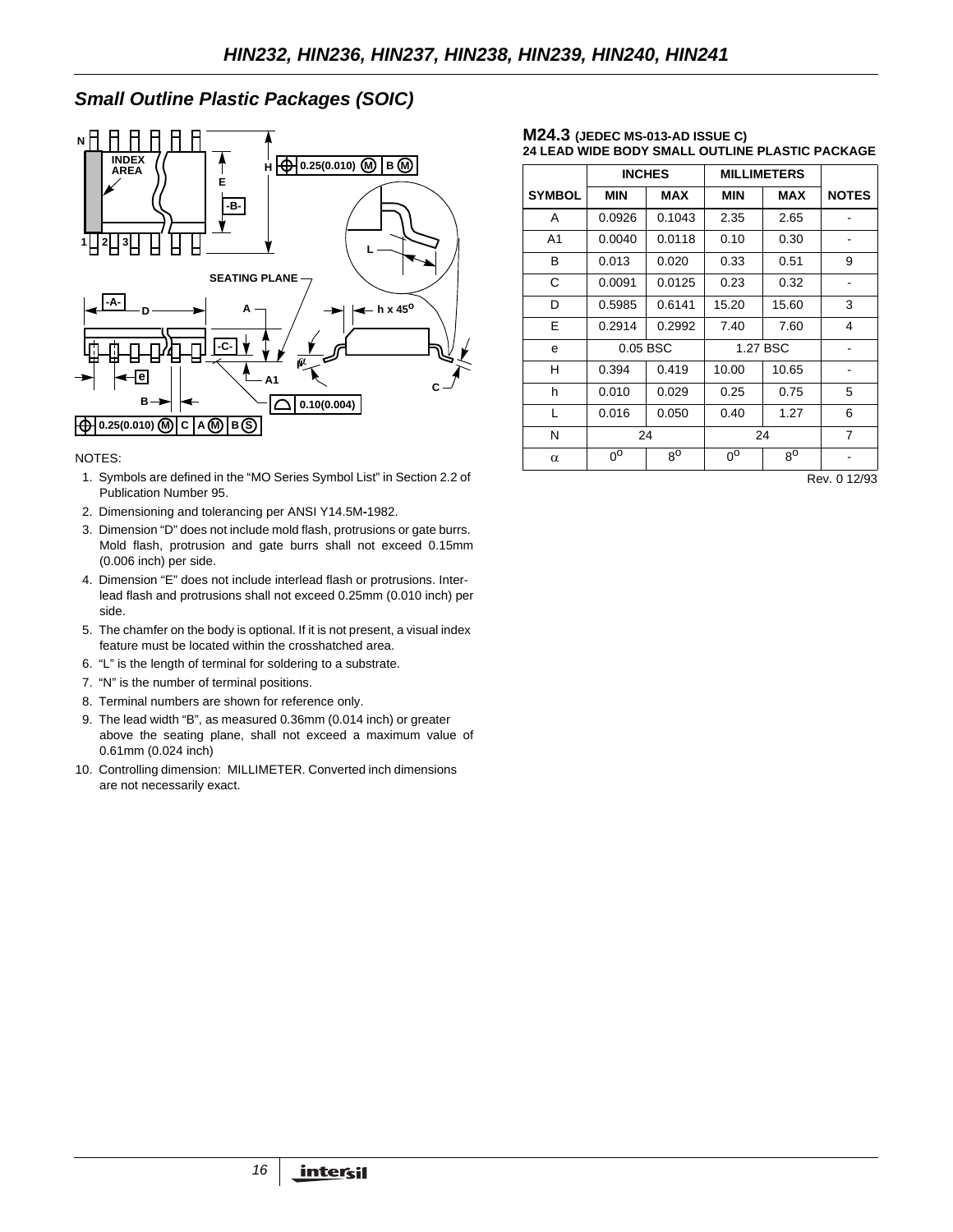# *Small Outline Plastic Packages (SOIC)*



#### NOTES:

- 1. Symbols are defined in the "MO Series Symbol List" in Section 2.2 of Publication Number 95.
- 2. Dimensioning and tolerancing per ANSI Y14.5M**-**1982.
- 3. Dimension "D" does not include mold flash, protrusions or gate burrs. Mold flash, protrusion and gate burrs shall not exceed 0.15mm (0.006 inch) per side.
- 4. Dimension "E" does not include interlead flash or protrusions. Interlead flash and protrusions shall not exceed 0.25mm (0.010 inch) per side.
- 5. The chamfer on the body is optional. If it is not present, a visual index feature must be located within the crosshatched area.
- 6. "L" is the length of terminal for soldering to a substrate.
- 7. "N" is the number of terminal positions.
- 8. Terminal numbers are shown for reference only.
- 9. The lead width "B", as measured 0.36mm (0.014 inch) or greater above the seating plane, shall not exceed a maximum value of 0.61mm (0.024 inch)
- 10. Controlling dimension: MILLIMETER. Converted inch dimensions are not necessarily exact.

#### **M28.3 (JEDEC MS-013-AE ISSUE C**) **28 LEAD WIDE BODY SMALL OUTLINE PLASTIC PACKAGE**

|                | <b>INCHES</b>  |             | <b>MILLIMETERS</b> |             |                |
|----------------|----------------|-------------|--------------------|-------------|----------------|
| <b>SYMBOL</b>  | <b>MIN</b>     | MAX         | <b>MIN</b>         | <b>MAX</b>  | <b>NOTES</b>   |
| A              | 0.0926         | 0.1043      | 2.35               | 2.65        |                |
| A <sub>1</sub> | 0.0040         | 0.0118      | 0.10               | 0.30        |                |
| B              | 0.013          | 0.0200      | 0.33               | 0.51        | 9              |
| C              | 0.0091         | 0.0125      | 0.23               | 0.32        |                |
| D              | 0.6969         | 0.7125      | 17.70              | 18.10       | 3              |
| E              | 0.2914         | 0.2992      | 7.40               | 7.60        | 4              |
| e              | 0.05 BSC       |             | 1.27 BSC           |             |                |
| н              | 0.394          | 0.419       | 10.00              | 10.65       |                |
| h              | 0.01           | 0.029       | 0.25               | 0.75        | 5              |
| L              | 0.016          | 0.050       | 0.40               | 1.27        | 6              |
| N              | 28             |             | 28                 |             | $\overline{7}$ |
| $\alpha$       | $0^{\text{o}}$ | $8^{\circ}$ | $0^{\text{o}}$     | $8^{\circ}$ |                |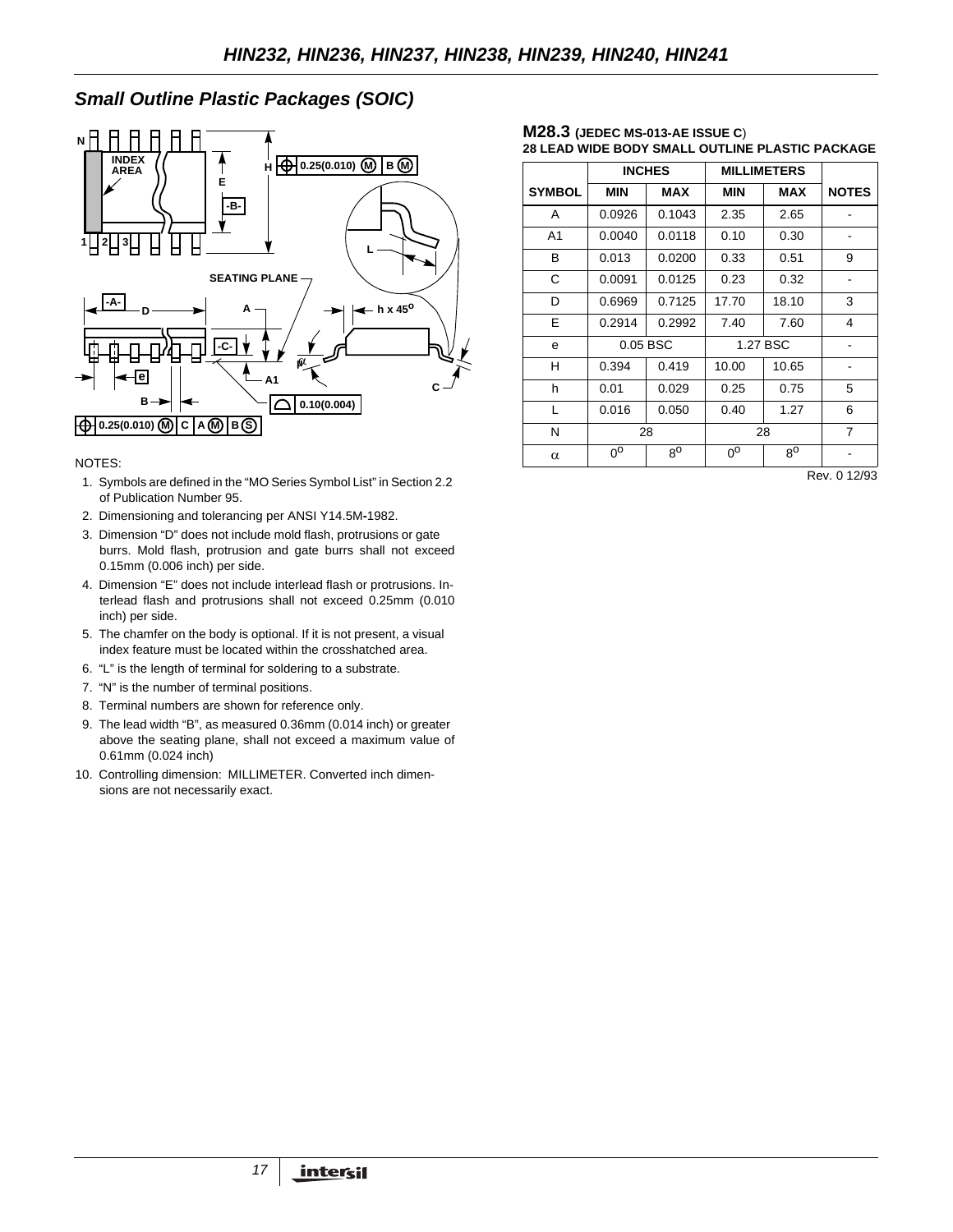# *Shrink Small Outline Plastic Packages (SSOP)*



### NOTES:

- 1. Symbols are defined in the "MO Series Symbol List" in Section 2.2 of Publication Number 95.
- 2. Dimensioning and tolerancing per ANSI Y14.5M**-**1982.
- 3. Dimension "D" does not include mold flash, protrusions or gate burrs. Mold flash, protrusion and gate burrs shall not exceed 0.20mm (0.0078 inch) per side.
- 4. Dimension "E" does not include interlead flash or protrusions. Interlead flash and protrusions shall not exceed 0.20mm (0.0078 inch) per side.
- 5. The chamfer on the body is optional. If it is not present, a visual index feature must be located within the crosshatched area.
- 6. "L" is the length of terminal for soldering to a substrate.
- 7. "N" is the number of terminal positions.
- 8. Terminal numbers are shown for reference only.
- 9. Dimension "B" does not include dambar protrusion. Allowable dambar protrusion shall be 0.13mm (0.005 inch) total in excess of "B" dimension at maximum material condition.
- 10. Controlling dimension: MILLIMETER. Converted inch dimensions are not necessarily exact.

#### **M28.209 (JEDEC MO-150-AH ISSUE B) 28 LEAD SHRINK SMALL OUTLINE PLASTIC PACKAGE**

|               | <b>INCHES</b> |             | <b>MILLIMETERS</b> |             |              |
|---------------|---------------|-------------|--------------------|-------------|--------------|
| <b>SYMBOL</b> | MIN           | <b>MAX</b>  | <b>MIN</b>         | <b>MAX</b>  | <b>NOTES</b> |
| A             |               | 0.078       |                    | 2.00        |              |
| A1            | 0.002         |             | 0.05               |             |              |
| A2            | 0.065         | 0.072       | 1.65               | 1.85        |              |
| B             | 0.009         | 0.014       | 0.22               | 0.38        | 9            |
| C             | 0.004         | 0.009       | 0.09               | 0.25        |              |
| D             | 0.390         | 0.413       | 9.90               | 10.50       | 3            |
| E             | 0.197         | 0.220       | 5.00               | 5.60        | 4            |
| e             | 0.026 BSC     |             | 0.65 BSC           |             |              |
| н             | 0.292         | 0.322       | 7.40               | 8.20        |              |
| L             | 0.022         | 0.037       | 0.55               | 0.95        | 6            |
| N             | 28            |             | 28                 |             | 7            |
| $\alpha$      | $0^{\circ}$   | $8^{\circ}$ | ი°                 | $8^{\circ}$ |              |

Rev. 1 3/95